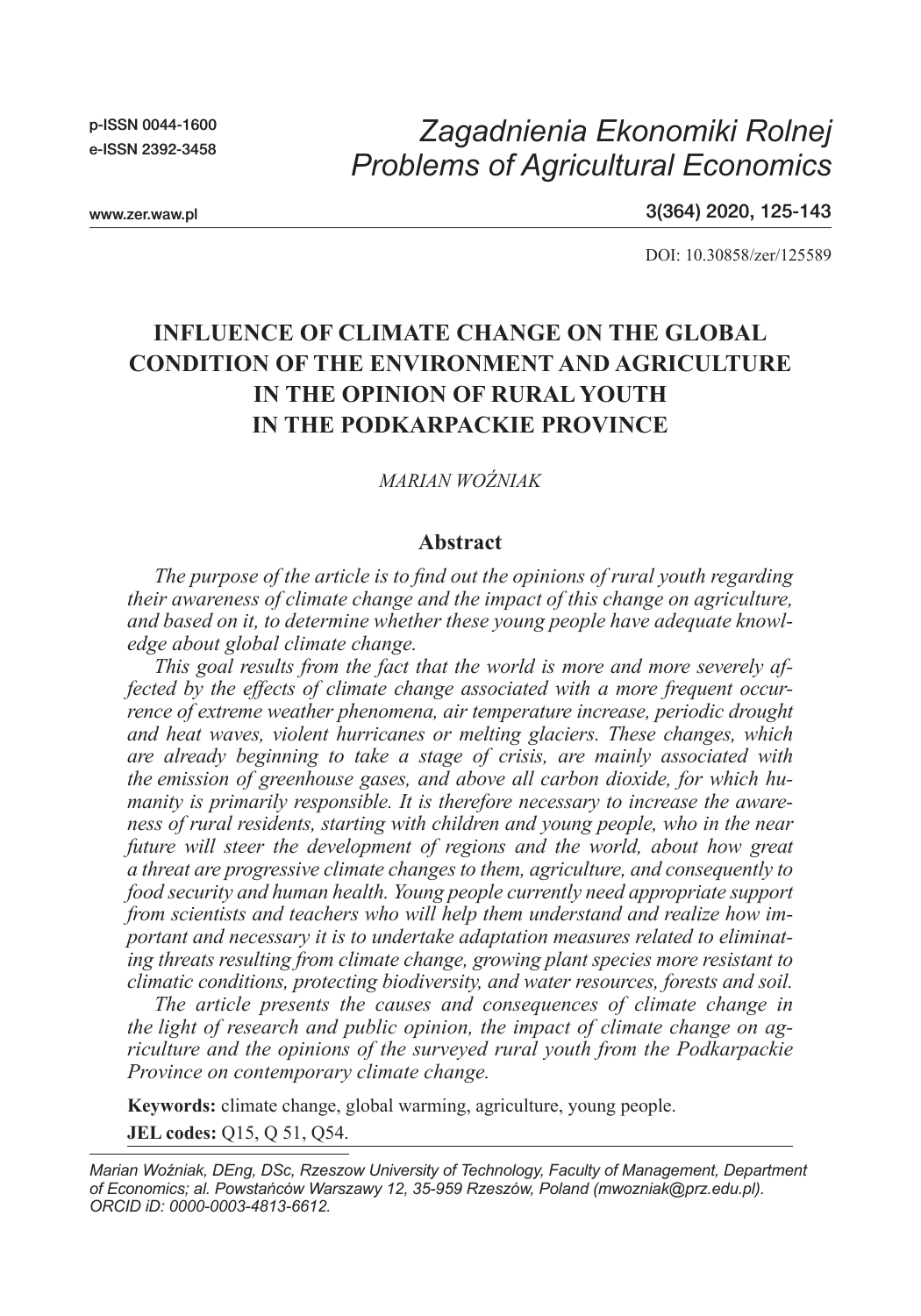## **Introduction**

Scientists point out that the phenomena taking place on the Earth are very worrying, as over the past twenty years we have observed the highest temperatures since the time of making measurements and the highest concentration of  $CO<sub>2</sub>$  in history. According to the most recent data of the World Meteorological Organization (WMO), presented in the report entitled *Provisional Statement on the State of the Global Climate in 2019* (WMO, 2019b), 2010-2019 were the hottest years in the whole history of the Earth and 2019 was one of the top three hottest years in the whole history of measurements. Unfortunately, as the authors of the report claim: "our planet and the life on the Earth are at risk". Climate change results in the much more frequent violent weather phenomena which, in various parts of the world, have an essential influence also on agriculture, and consequently may destroy the achievements made by generations of farmers and have a negative impact on the life of residents. However, we must remember that in rural areas, there is a bilateral correlation, as climate change not only affects agriculture, but also agriculture contributes to climate change by emitting greenhouse gases. In order to reduce the emissions, we should pay more attention to a sustainable model of agriculture which provides the society with food of proper quality and we should remember that the modern economy, including agriculture, is responsible for providing food to more than seven billion people all over the world.

Climate is a common good and is to serve the whole global population. Therefore, the humanity should realise a need to change their lifestyles, production and consumption so as to stop or even eliminate the global warming. Climate change is a global problem and is one of the greatest challenges for humanity, while a significant increase in the concentration of carbon dioxide and other greenhouse gases is a fact and a result mainly of human activity, just as it was precisely verified in a publication entitled *Climate science* (Popkiewicz, Kardaś and Malinowski, 2019) where, based on the extensive scientific analysis, it was confirmed that the amount of carbon dioxide has been currently the largest for millions of years and that of methane and nitrous oxide for a million years.

Global climate change caused by an excessive amount of carbon dioxide and other greenhouse gases in the atmosphere may be currently called a crisis situation. Due to the development of human civilisation, the growing levels of harmful compounds in the atmosphere, depletion of non-renewable resources, spread of environmental pollution, occurrence of extreme weather phenomena becomes a fact and turns into a crisis (Moore, 2014) where climate change and its effects result in direct and indirect damage related to the impact on supply chains and a risk of economic shocks (Kabza, 2019).

The essence of this problem was also noticed by the Norwegian Nobel Committee in the field of economic sciences which demonstrated a multidisciplinary importance of this issue by awarding two economists, William Nordhaus and Paul Romer, in 2018 for the studies on the impact of economic development on climate,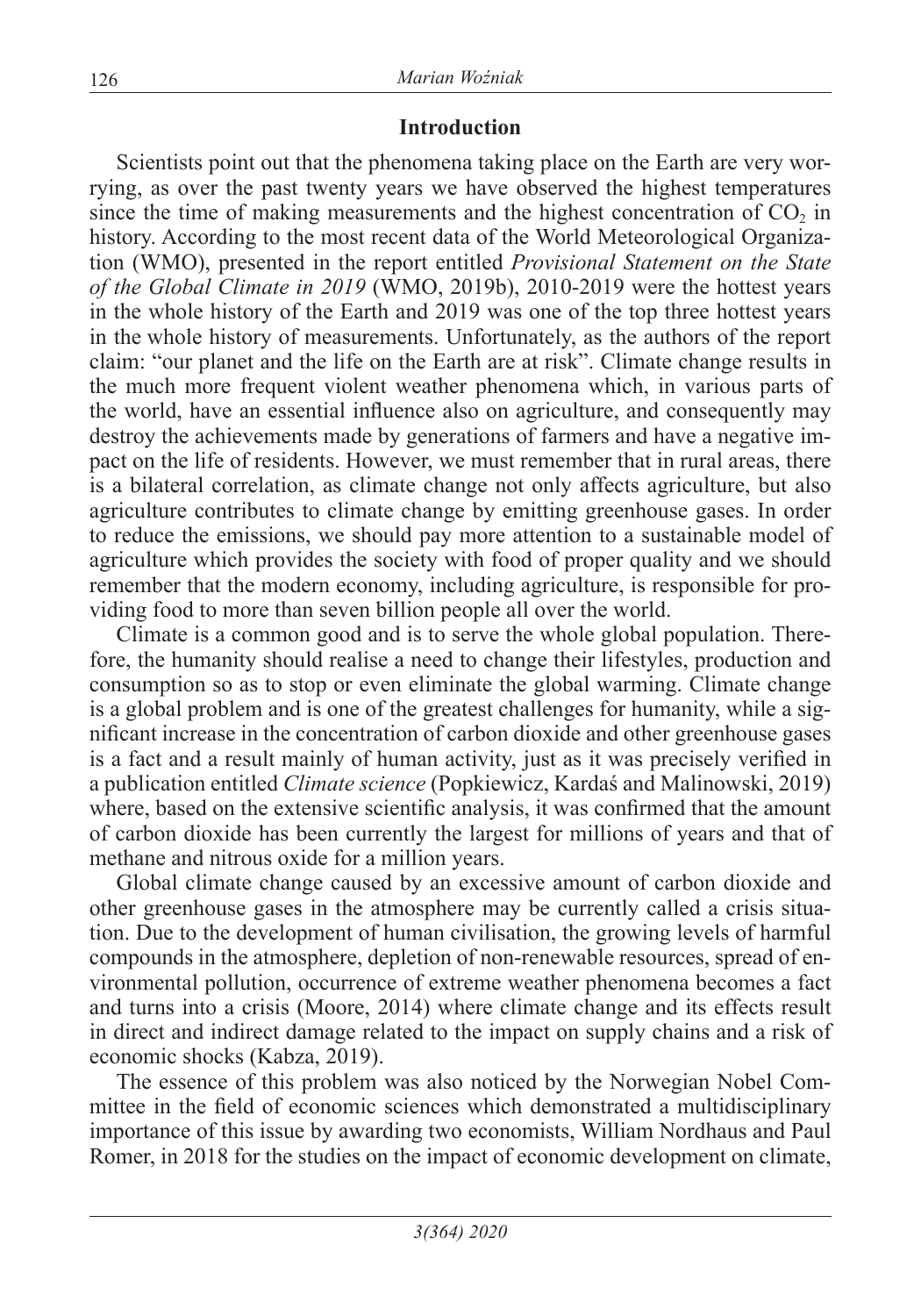but also the studies on the impact of climate on economy, thus showing the importance of climate change in macroeconomy.

In this situation, the attitude of young people towards climate change becomes very important, as their views are significantly different from those of the older generation and in the future today's youth will determine the fate of our planet. Young people are those who will make decisions related to lifestyle, production, consumption, and consequently the emission of greenhouse gases in the near future.

Therefore, we should develop in young people proper ecological sensitivity, which can be already noticed in many situations, such as demonstrations for environmental protection, as well as make them realize that they cannot consider only financial aspects in economic activities, but also ecological values and knowledge and they should think about it today, so that they can act reasonably in the future and contribute to reduction of greenhouse gas emissions to a maximum level.

## **Methodology and objective of the study**

The objective of the article is to know the opinions of rural young people on their awareness regarding climate change and the impact of climate change on agriculture, and to conclude, based on these opinions, whether young people have a proper knowledge about global warming.

The article presented the following research hypotheses:

- according to the young people from the Podkarpackie Province, climate change is currently one of the greatest risks to modern civilisation;
- according to the surveyed young people, extreme weather phenomena result mostly from climate change;
- according to the young people from the Podkarpackie Province, climate change has a negative impact on agriculture.

This was a partial study, as the detailed analysis covered only part of the population of young people from the Podkarpackie Province, which includes persons aged 15-24, according to the study by the Chancellery of the Prime Minister (Szafraniec and Boni (ed.), 2011).

Taking into account time and organisational limitations of the studies, it was decided that the studied population would be pupils of two secondary schools in Rzeszów and students of the Faculty of Management at the Rzeszow University of Technology. The selection of the study sample was purposive, as for the studies we selected two secondary schools highly popular with rural and urban young people from the Podkarpackie Province, and first year students of the Faculty of Management at the Rzeszow University of Technology, where mostly urban and rural young people from the Podkarpackie Province study. A preliminary study confirmed that in those units 45% of young learners live in rural areas of the Podkarpackie Province, as documented in the statistics on persons admittedf to first grade and first year of full-time studies.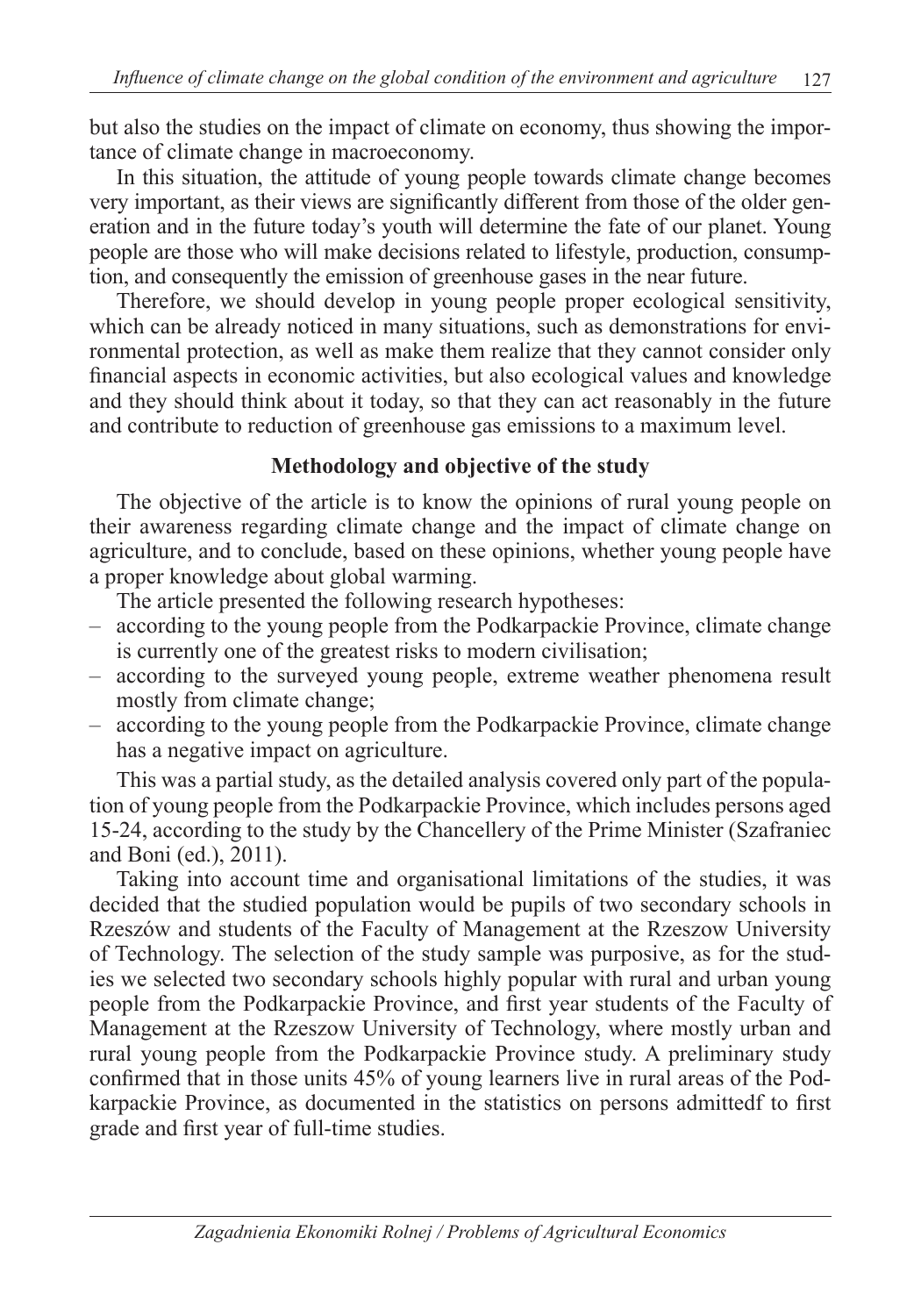The selection of those units gives rise to conclude that they are representative of the whole population of young people in the province.

The studies on the opinions of young people on climate change and its impact on environment and agriculture were conducted in the first months of 2019 and 2020, on a sample of 1,103 persons. Out of the number of properly completed questionnaires, the surveys completed by the urban young people were rejected and 484 surveys completed exclusively by the rural young people from the Podkarpackie Province were eligible for a detailed analysis.

In the case of the analysis in groups by sex, no statistically significant differences were found, so they are not shown in the detailed characteristics.

The empirical data was collected based on the survey consisting in obtaining information from the young people, using a questionnaire while for measuring the attitudes towards specific opinions a5-point, bipolar Likert scale was used which means that a respondent could choose a middle value or an opposite answer on both sides.

## **Reasons and consequences of climate change in the light of studies**

As reported by the WMO in *The State of Greenhouse Gases in the Atmosphere Based on Global Observations through 2018* (WMO, 2019a), the global concentration of  $CO<sub>2</sub>$  in 2018 reached the level of 407.8 ppm which accounted for 147% of the value in 1750, i.e. before intense industrialisation. The report also highlighted that the increased levels of other greenhouse gases, such as methane (CH4) and nitrous oxide  $(N, O)$  had also been recorded in the atmosphere. The level of methane in the atmosphere reached the value of 1,869 ppb, constituting for 259% of the value in 1750, whereas the level of nitrous oxide was 331.1 ppb, i.e. 123% of the pre-industrial era level. As stressed by the WMO members, in 2018 the concentration of greenhouse gases in the atmosphere reached a record-breaking level, and the largest emitters of  $CO<sub>2</sub>$  on the global scale are China, the USA, India, Russia and Japan (Table 1). Poland was ranked eighteenth in this inglorious ranking. But is the society, in particular youth, aware of this fact and does it know about the scale of this phenomenon?

If the EU-28 was regarded asa single country, it would be ranked third on a global scale, after China and the USA, in terms of the  $CO<sub>2</sub>$  emissions. The top three largest emitters in the EU included Germany, the United Kingdom, and Poland which, according to the Eurostat data, is indicated as one of the major greenhouse gas emitters in Europe. Yet in fact, it is not responsible for their largest emission, which is attributed to Germany. This is related to the fact that in 2018 this country emitted 759 million tonnes of greenhouse gases, i.e. it was responsible for 22% of total emission in the whole EU, followed by: the United Kingdom (11%), Poland (9.98%), France (9.8%) and Italy (9.8%).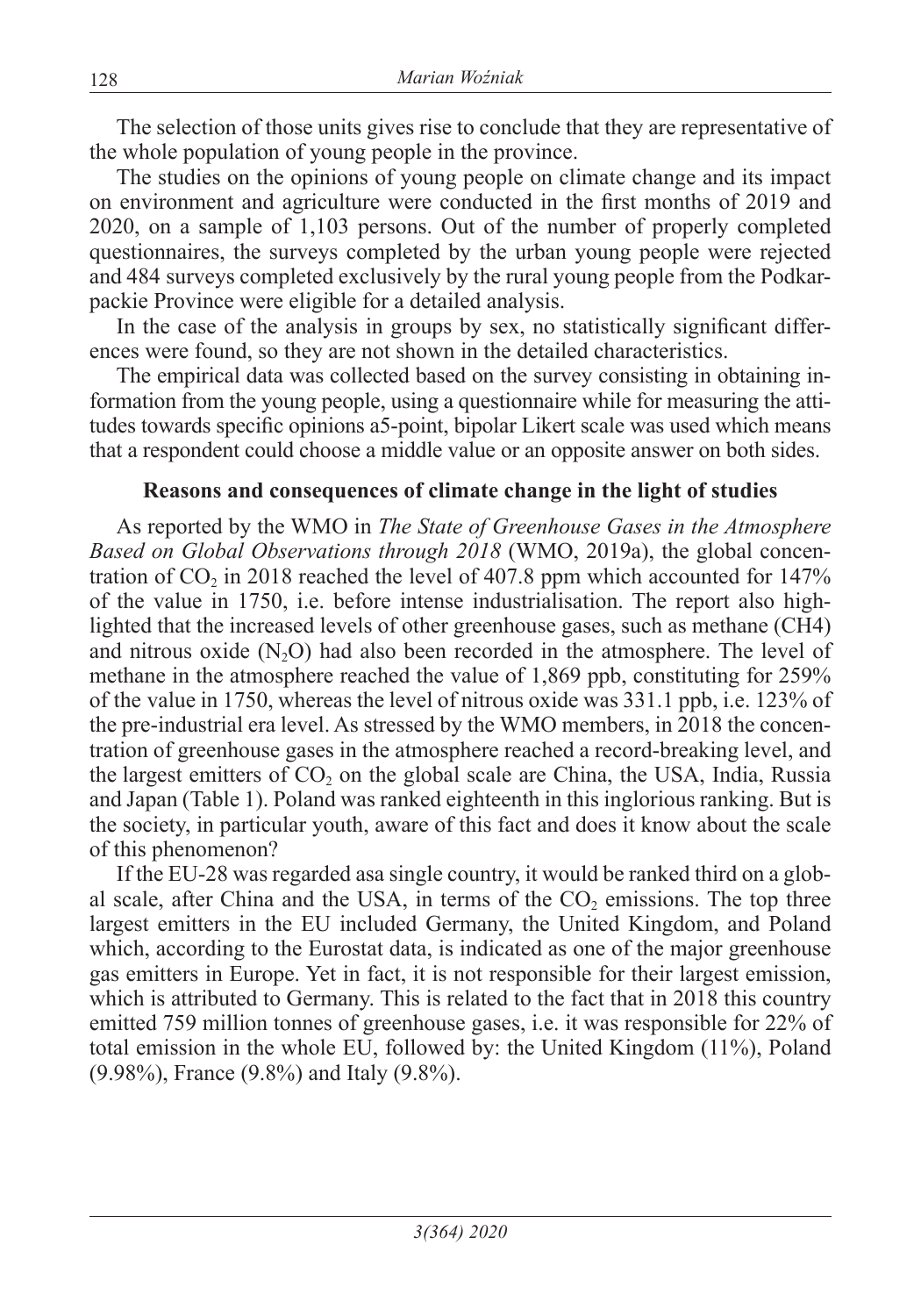Table 1

| Position | Largest global emitters of $CO2$<br>(million $MgCO2/year$ ) |        | Largest global emitters per<br>capita ( $MgCO2$ per capita) |    | Largest emitters in the European<br>Commission (million $MgCO2/year$ ) |       |            |  |
|----------|-------------------------------------------------------------|--------|-------------------------------------------------------------|----|------------------------------------------------------------------------|-------|------------|--|
|          | Country                                                     | Total  | Country                                                     |    | Country                                                                | Total | Per capita |  |
|          | China                                                       | 10,065 | Oatar                                                       |    | 38 Germany                                                             | 759   | 9.1        |  |
|          | 2 USA                                                       | 5,416  | Curacao                                                     |    | 34 United Kingdom                                                      | 379   | 5.6        |  |
| 3.       | EU-28                                                       | 3,445  | Trinidad and Tobago                                         |    | 31 Poland                                                              | 344   | 9.1        |  |
| 4        | India                                                       | 2,654  | Kuwait                                                      |    | 24 France                                                              | 338   | 5.2        |  |
| 5.       | Russia                                                      | 1,711  | <b>United Arab Emirates</b>                                 |    | 21 Italy                                                               | 338   | 5.6        |  |
| 6        | Japan                                                       | 1,162  | New Caledonia                                               |    | 21 Spain                                                               | 268   | 5.7        |  |
| 7        | Iran                                                        | 720    | Bahrain                                                     | 20 | Netherlands                                                            | 162   | 9.5        |  |
| 8        | South Korea                                                 | 659    | <b>Brunei</b>                                               | 19 | Czech Republic                                                         | 106   | 9.9        |  |
| 9        | Saudi Arabia                                                | 621    | Saudi Arabia                                                | 18 | Belgium                                                                | 100   | 8.7        |  |
| 10       | Indonesia                                                   | 615    | Kazakhstan                                                  | 18 | Romania                                                                | 74    | 3.5        |  |

The largest emitters of  $CO<sub>2</sub>$  in the world in 2018

Source: own study based on: Global Carbon…, 2020.

In 2017, carbon dioxide in Poland was responsible for 81% of the impact on strengthening the greenhouse effect in the country and the major anthropogenic source of  $CO<sub>2</sub>$  emission were fuel burning processes, i.e. 93% of total emissions, including the energy sector (49%), transport (19%), production and building sectors  $(9\%)$ . The major source of ammonia emission was agriculture – 94% of total emissions, mainly related to faeces of livestock and consumption of nitrogen fertilisers (CSO, 2019).

In the article published in 2018 entitled *Trajectories of the Earth System in the Anthropocene* (Steffen et al., 2018) scientists examining global climate change present the facts showing that we are closer and closer to exceeding the safety threshold related to the global temperature increase by  $2^{\circ}C$ . This warming may result in crossing the invisible line, called the temperature critical point, after which the stabilisation of the Earth's climatic system will be almost impossible.

Critical points are related to a significant reduction of polar cap in the Arctic (Stroeve et al., 2012) and shrinking of ice sheets in Greenland (Hanna et al., 2013), withdrawal of mountain glaciers in the world (Yao et al., 2012), expansion of the drought zone and heatwaves (Dai, 2013), decreased population of anthozoans (Hoegh-Guldberg et al., 2007) and changes in habits and places of living of certain wild species (Parmesan, 2006) and, as a consequence, also to a crisis regarding food security of humans.

As pointed out by Lenton et al. (2019), in the case of nine out of fifteen important large-scale phenomena resulting from climate change we are already dangerously approaching the situation where critical points are crossed, due to which climate change will become unstoppable and irreversible (Fig. 1).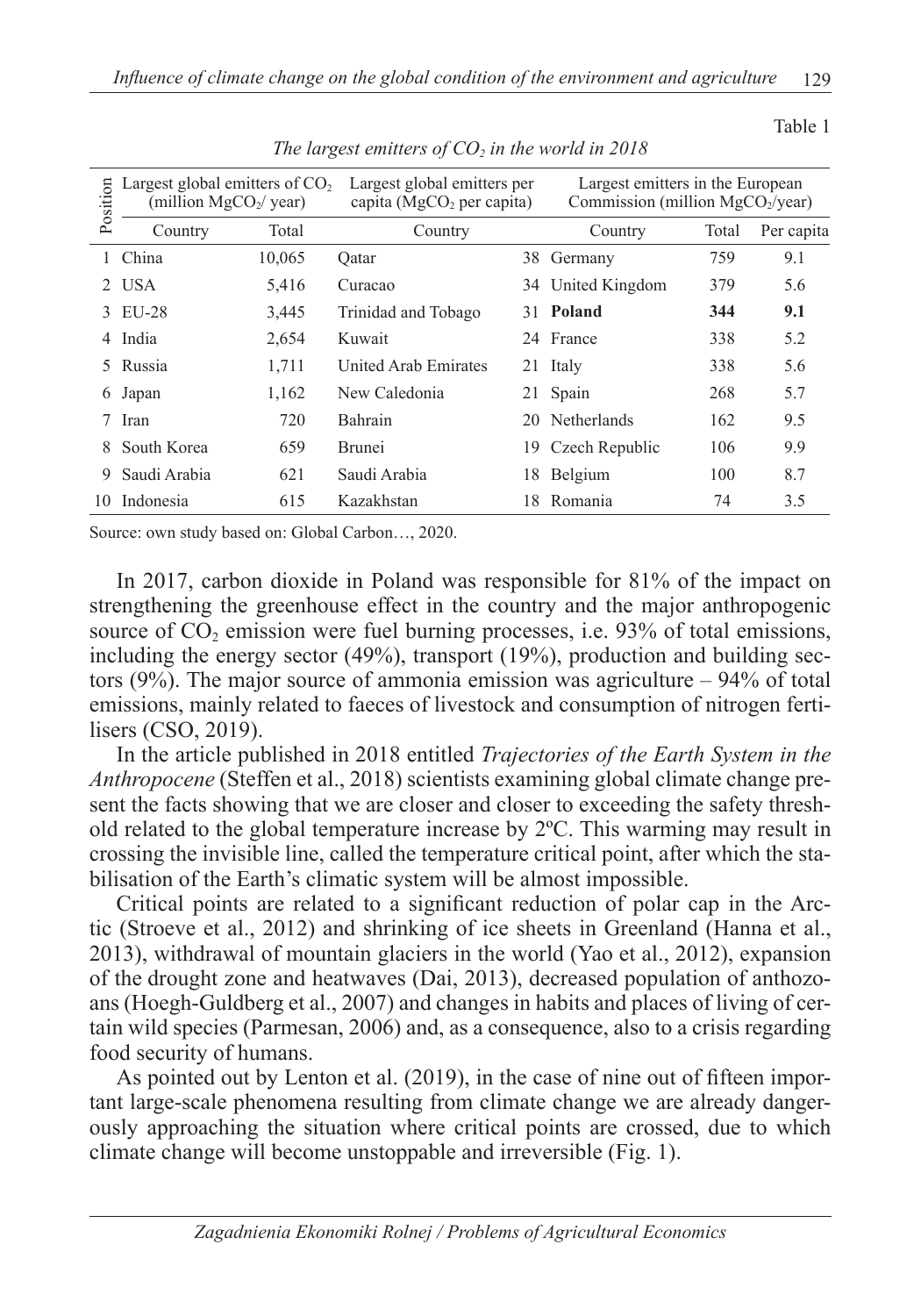

*Fig 1.* Critical points particularly exposed to climate change. Source: Lenton et al., 2019.

The authors stress that avoiding the crossing of critical points related to the dying out of Amazon rainforests, in combination with frequent droughts, fires and dying out of insects, meltdown of permafrost, disappearance of ice in the Arctic, withdrawal of glaciers in Greenland and West Antarctica as well as coral bleaching is dictated by a need to strongly limit, and ideally stop, emission of greenhouse gases, also those related to emission in agriculture (Saunois, Jackson, Bousquet, Poulter and Canadell, 2016).Obviously, it is hardly possible as it would mean abandonment of agricultural activities and, as a consequence, stopping the production of food.

According to the most pessimistic forecasts related to global climate change, they will contribute to decreasing global GDP at the end of the 21st century by even 8.6%, while in a situation of achieving all goals adopted in the Paris Agreement of 2015, the negative economic impact will decrease only by less than 1% of global GDP (Kabza, 2019). However, in order to achieve these goals, the Polish Ministry of Climate announced that the cost of achieving climate neutrality by Poland may entail incurring further investments amounting to 1-3% of GDP which, in fact, translates into the amount of EUR 400 billion in the years 2021-2050 (Kurtyka, 2020).

The report entitled *Weather, Climate & Catastrophe Insight* (2019) stressed that in 2019, on the global scale, there were 409 natural disasters mostly related to climate change, which resulted in losses estimated at USD 232 billion, of which 71 billion regarded payment of compensation. Only five of the most costly disasters related to floods in the USA, China, India and Iran cost more than USD 53 billion of direct economic impact. In Poland, droughts taking place in 2019 burdened the economy with an amount of PLN 2.6-3 billion and significantly translated into a 5% rise in prices of food.

In addition, it is stressed that the occurrence of drought in each year may result in the so-called snowball effect related to the fact that recurrent droughts lead to desertification of soils (Domański, 2020).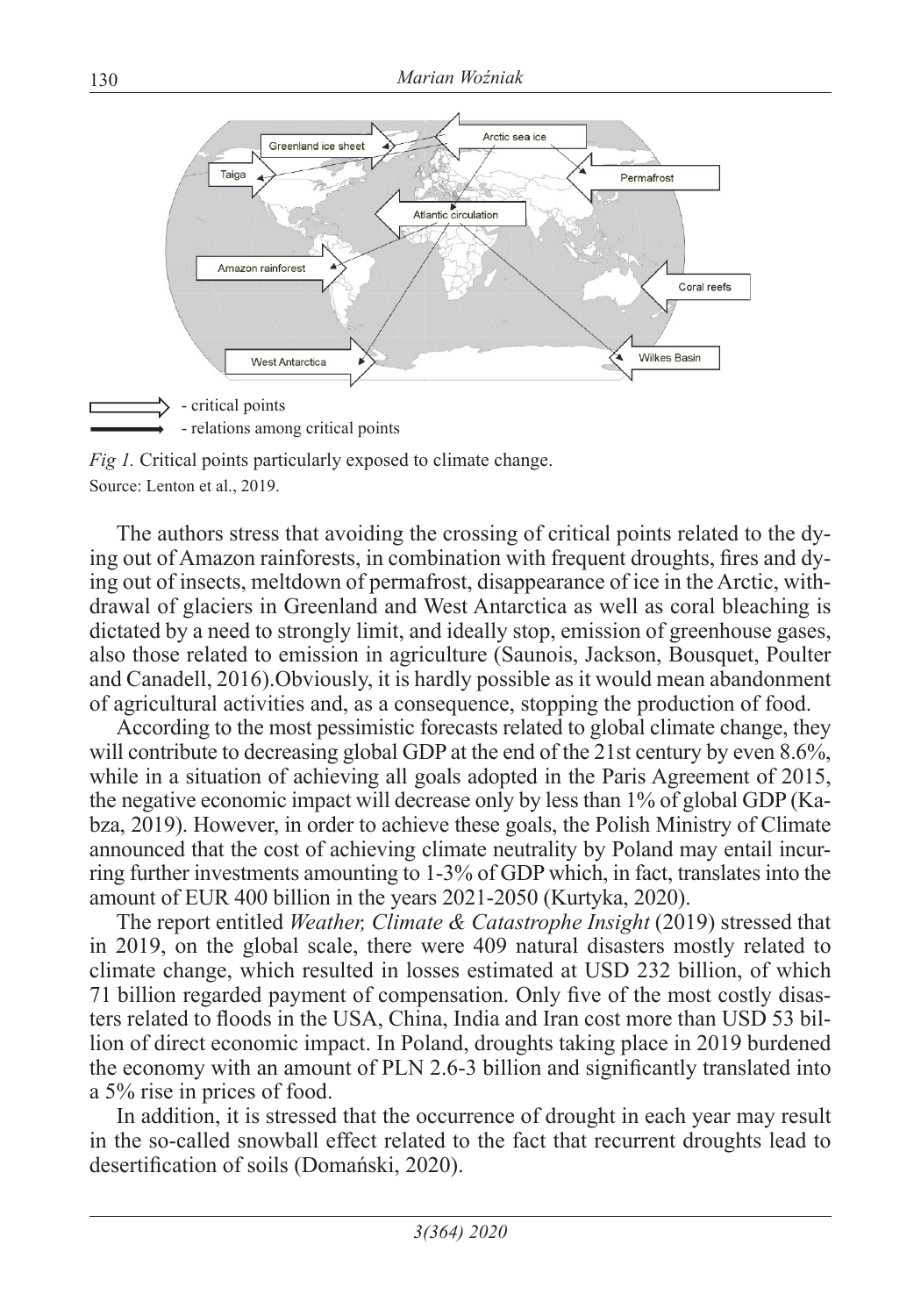## **Climate change in public opinion**

According to global scientific organisations and academies of science from 80 countries worldwide (including Poland), it is humans who are mainly responsible for global warming and 97% of climatologists publishing papers on reasons for climate change are of opinion that all people and their socio-economic activities cause global warming and its effects which can now be observed (Popkiewicz, 2013). Nearly 100% of scientific papers on climate change indicate that society is mainly responsible for this change and the increased emission of greenhouse gases was triggered not only by combustion of fossil fuels, but also intensive land use, deforestation or drying of wetland. Therefore, we should refute a conclusion that climate warming results mainly from natural processes, because volcano eruptions emit only 0.3 billion tonnes of  $CO<sub>2</sub>$  a year which accounts only for 1% of total global emission (*Polityka*…, 2018).

This is how climate change is assessed by scientists and how is it assessed by the society?

According to studies by the European Investment Bank (EIB) of 2018 on climate change, 75% of the surveyed Poles are worried about climate change and its consequences. Even a greater difference can be observed with regard to the risk assessment, as 40% of the surveyed Poles are of opinion that climate change is already a threat to humanity, whereas 59% of respondents from the EU are of a similar opinion. The survey showed that climate change is more worrying for young people and society in the southern Europe which does not correspond to the opinion of the Polish young people, in the case of whom only 34% state that climate change is a threat to the population, when compared to 48% of the older generation. The results of the EIB survey showed that residents of the European Union are more worried about climate change (78%) than the Chinese (65%) and American (63%) societies (EBI…, 2018).

From the surveys of the Public Opinion Research Centre, it results that the majority of the Polish society definitely regard climate change as a phenomenon harmful to the future of people and of the Earth, however, 54% state that climate change is only one of many threats, in addition to terrorism and cyberattacks. Only one third of the Poles state that climate change is definitely the greatest threat to the modern world and 75% of the respondents regard it as an effect of actions of all people (*Polacy*…, 2018).

According to the *Countryside in Poland 2017* report (Sadura, Murawska and Włodarczyk, 2017), rural residents realise that climate change and the growing probability of extreme weather phenomena and their severity are important factors which have already influenced the image of rural areas and agriculture of the  $21<sup>st</sup>$  century and in the nearest future will shape this image even more.

## **Impact of climate change on agriculture**

Pursuant to the guidelines of the European Environment Agency, preparing for climate change should become a priority for the agricultural sector in the EU. The Agency emphasises how important and necessary it is to increase awareness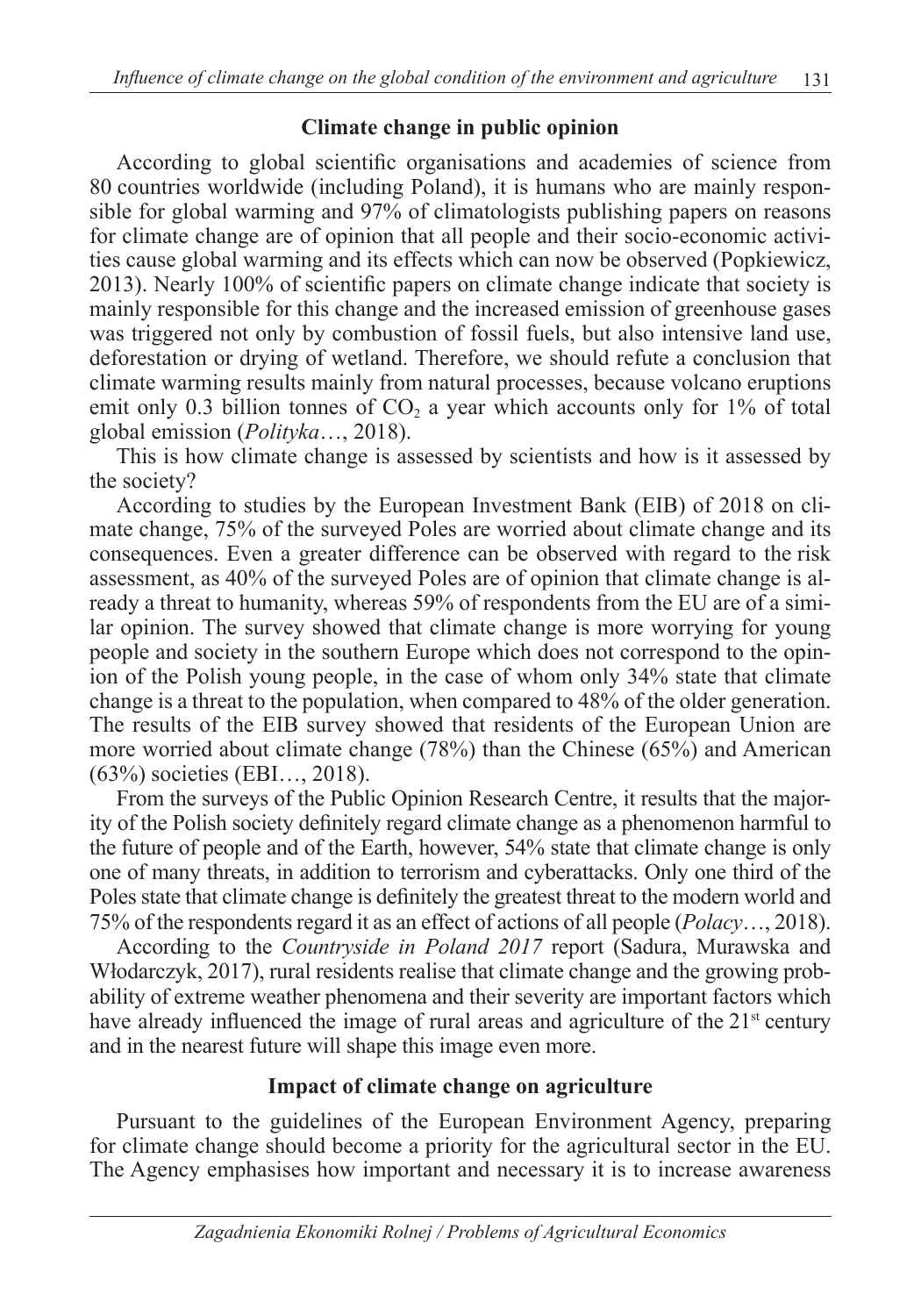of society and how serious a threat is climate change for rural areas and agriculture and that the agricultural sector is strongly dependent on weather and climate conditions. The EEA experts point to the fact that climate change may also have positive consequences related to the extension of growing seasons and that agriculture still remains one of the driving forces of climate change.

Agriculture significantly contributes to greenhouse gas emissions and is responsible for 12-14% of their emission depending on the source. It should also be added that the warming potential of nitrous oxide is 290 times greater than that of carbon dioxide while the warming potential of methane is 25 times greater. In Poland and in the EU, agriculture is responsible for 10% of greenhouse gas emissions and for even 25-35% of global emissions when taking into account the whole food production chain related to processing, storage, transport and waste, (Rogala, 2020).

Recognising the problem of the impact of climate change on rural areas, the European Commission implements the *Financial Instrument for the Environment and Climate Action programme* (LIFE) in which it explains how to adapt agriculture and forestry to global climate change by means of a slogan "Ready, steady, green!" (Bellon, 2019).

Climate change has significant agricultural impacts, both direct and indirect (Tubiello, Soussana and Howden, 2007). The direct impact mainly refers to climate change shaping the yield. The direct impact is related to the impact of the higher concentration of  $CO<sub>2</sub>$  on the crop productivity and efficient use of aquatic and nutritive resources, the impact of temperature changes and solar radiation on the growth of plants and the amount of yields and losses caused by extreme weather phenomena (Kundzewicz and Kozyra, 2011). The indirect impact is a consequence of dependence of plants on factors induced by climate change, changes in the use of individual crops in a given location, specificities of plant nutrition and pest and disease occurrence as well as changes in the environmental response by destroying the physical system such as soil erosion (Tubiello et al., 2007).

By showing the agricultural impact of climate change, we may mainly point out to changes in weather conditions related to the disappearance of current seasons and evolution towards two seasons only: cool and rainy winter as well as dry and hot summer, extreme weather phenomena combined with hailstorm, violent storms, hurricanes, floods and droughts, changes in hydrographic conditions associated with snowless winters, water deficits in the period of plant sprouting in spring as well as invasive species related to ousting old, "traditional" plant and animal species and pest invasions (Sękowski, 2014). The impact of climate change on agriculture may be both negative and positive (Table 2).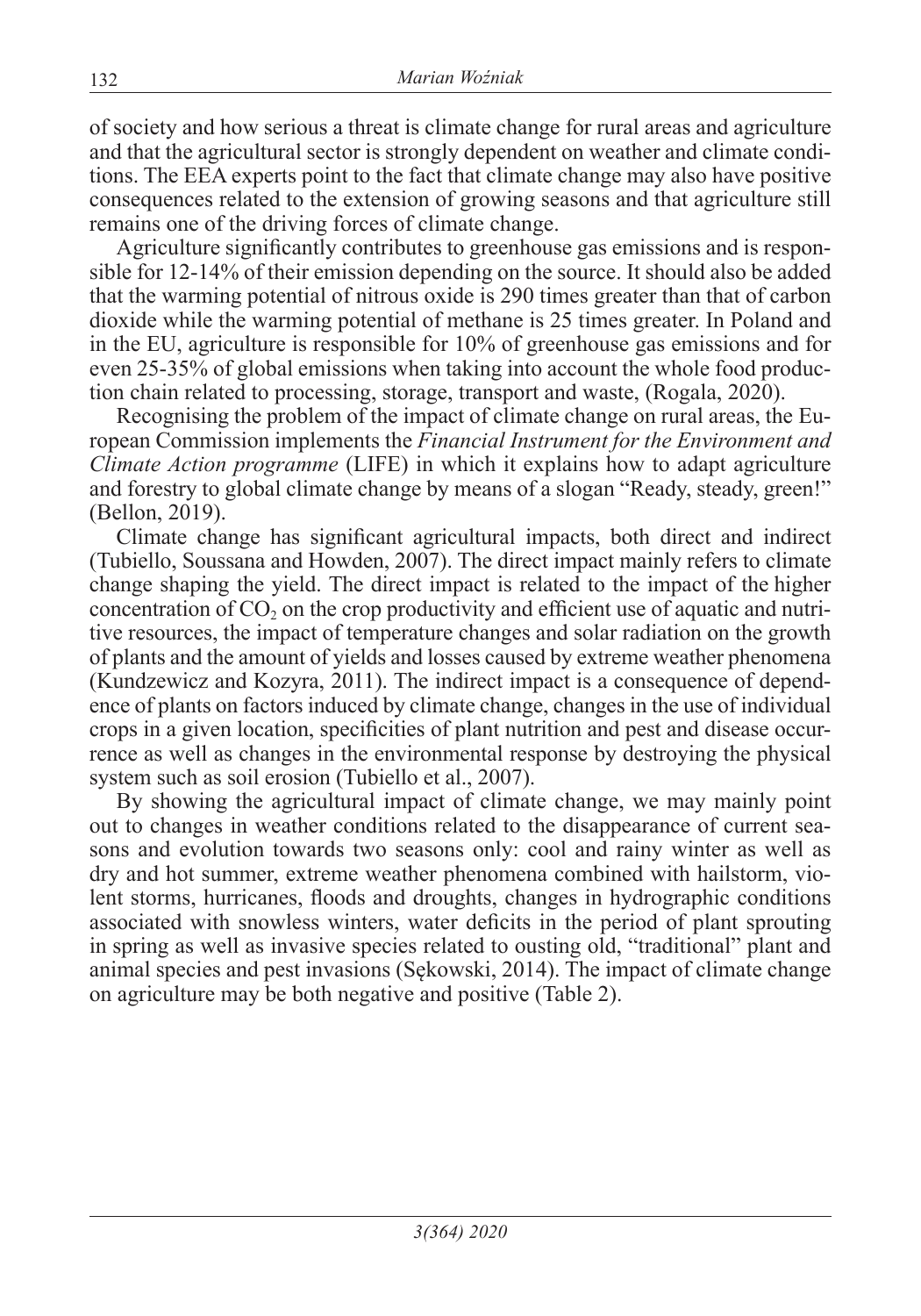Table 2

| Positive changes                                     | Negative changes                                                                                          |  |  |  |  |
|------------------------------------------------------|-----------------------------------------------------------------------------------------------------------|--|--|--|--|
| • acceleration of spring field work                  | • limited water availability                                                                              |  |  |  |  |
| • prolonged growing period                           | • loss of carbon in soil                                                                                  |  |  |  |  |
| • introduction of new varieties and                  | · deterioration of soil conditions related to water deficit, soil cracking                                |  |  |  |  |
| species of crops                                     | • thermal stress of plants and animals related to periodic heat and                                       |  |  |  |  |
| • effect of enhancing the atmosphere                 | droughts                                                                                                  |  |  |  |  |
| with carbon dioxide, which is<br>positive for plants | • damage to crops related to the more frequent occurrence of extreme<br>weather phenomena                 |  |  |  |  |
| • limited occurrence of some                         | • changes in the range of invasive pests and diseases                                                     |  |  |  |  |
| diseases and presence of some<br>pests               | • changes in the productivity and vitality of forests                                                     |  |  |  |  |
| • more efficient use of water in                     | • increased risk of fires                                                                                 |  |  |  |  |
| plants                                               | • imbalance of nutrients in soil                                                                          |  |  |  |  |
| • faster development and higher<br>yields            | • distortion of local (traditional) food production conditions, forcing<br>changes in cultivation systems |  |  |  |  |
| • extension of the grazing season                    | • limited area of crops cultivated in cool and humid climate                                              |  |  |  |  |
| • increased yields of thermophilic                   | (potatoes)                                                                                                |  |  |  |  |
| plants (sunflower, maize)                            | • increased occurrence of various pests and their appetite related to<br>accelerated metabolism.          |  |  |  |  |

*Impact of climate change on agriculture*

Source: based on: European Climate Change Programme, Working Group II Impacts and Adaptation, Agriculture and Forestry, (2006). Sectoral Report, European Commission. Downloaded from: https://ec.europa. eu/clima/sites/clima/files/eccp/second/stakeholder/docs/agriforestry\_en.pdf (5.3.2020).

We must remember that climate change has an impact on agriculture, but at the same time agriculture contributes to climate change, which is related mainly to emission of  $CO<sub>2</sub>$ , N<sub>2</sub>O and CH<sub>4</sub> (Fig. 2).



*Fig. 2.* The impact of activity of rural residents on greenhouse gas emissions in rural areas and agriculture.

Source: Bański and Błażejczyk, 2005.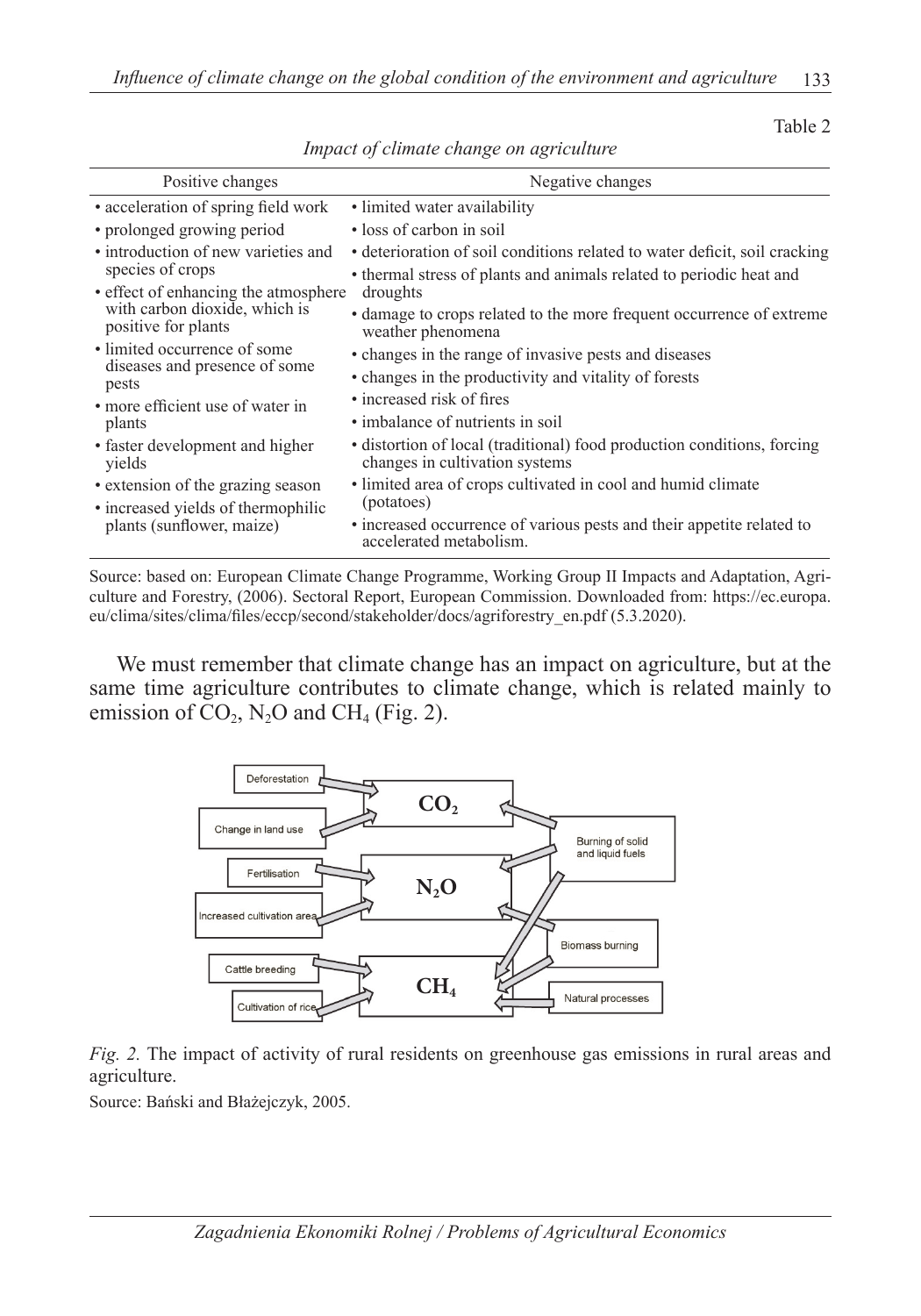The greenhouse gas emissions originating in agriculture are mostly related to direct farming, animal faeces and intestinal fermentation in cattle.

In 2016, emissions of greenhouse gases from the agricultural sector in Poland amounted to 7.6% of total emission whereby the largest emission was related to agricultural soils (42.9%), intestinal fermentation (41.9%), fertiliser management (12.5%), liming and application of urea (1.3% each) and burning residues on fields (0.1%) (*Diagnoza*…, 2019).

Agriculture is severely affected by climate change effects, but also contributes to this change, by exerting a direct or an indirect impact on many sectors of rural economy, through a physical and biological impact on the components of ecosystems, mainly on water, soil, air and biodiversity. However, we can observe the greatest impact in the agricultural sector where climate change has a significant impact on yields, animal husbandry or production location, as well as on animal welfare and plant health with respect to water quality and availability which plays an essential role in agriculture. It is estimated that for more than 80% of the agricultural crop area, yields are highly dependent on the amount and distribution of rainfall and, unfortunately, it is forecast that by 2070 water deficient areas in Europe will have increased from 1% to 35% (KLIMADA, 2019) which will also contribute to an increased risk related to the agricultural production.

According to the European Environment Agency, in some parts of Europe climate change may result in an decreased cultivation of plants and livestock production or even their abandonment. The Agency highlights that when examining forecasts based on the scenario of the highest emission of greenhouse gases, the yields of wheat, maize and sugar beet will have decreased in the southern Europe even by 50% by 2050 and even by 80% by 2100 which, consequently, may contribute to a significant decrease in farms' income. The EEA experts state that the situation is much worse on farms where farmers either have no appropriate knowledge about the climate change, so as to prepare for it, or make nothing of it (*Zmiany klimatu*…, 2019).

The authors of the report entitled *Climate Change. Agricultural Impact and Costs of Adaptation* state that climate change will have a particularly strong impact on the crop production in Sub-Saharan Africa and South Asia where it will result in decreased production of rice by 14-15%, maize by 9-19%, and wheat by 34-49%. The report also read that in the period of 2000-2050, even without climate change, the prices of rice will rise by 62%, maize by 63% and wheat by 39%. Climate change will also result in the price rise by 32-37% for rice, 52-55% for maize and as much as 94-111% for wheat. The prices of beef will be higher by 33% and in the case of climate change by additional 60% (Nelson et al., 2009).

According to the Ministry of Agriculture and Rural Development data, the 2018 drought affected 130 thousand farms in Poland which resulted in destroying 3.5 million ha of crops (Kowalczyk, 2018) while due to drought in the spring of 2019 the prices of food rose by several tens of percent which affected the society severely.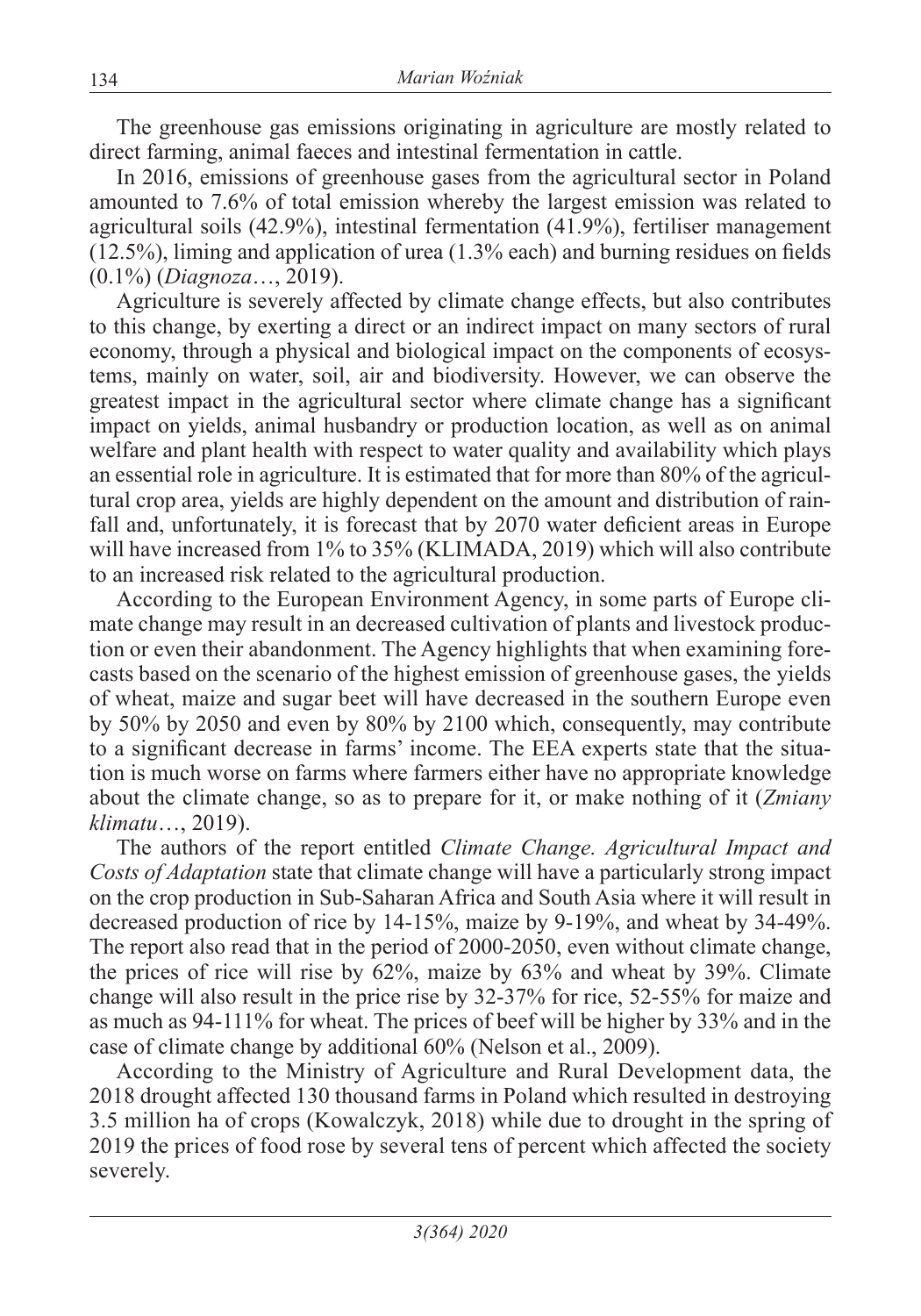For example, in the years 2018-2019, onions went up in price by 60%, potatoes by 55%, celeriac by 44%, beets by 31%. According to the CSO, in 2019 the retail prices of field vegetables rose on average by 20% (Szymański, 2020).

From the report of April 2020, it results that more than one third of Polish areas struggled with agricultural drought. However, it was shown that, on a national scale, the Podkarpackie Province under threat of drought to a small extent, compared to the Wielkopolskie Province where the risk was the greatest and the most extreme (*Zagrożenie*…, 2020). In the early summer following the spring drought, in the Podkarpackie Province, there were violent storms with hailstorms and local floods which had a negative impact on the local society and on agriculture.

The negative impacts of climate change may also be observed in forestry management and are related, first and foremost, with changes in the productivity of forests, geographical range of individual tree species and distortions in shaping the area of forests, related to more frequent fires and the presence of pests.

The report entitled *The European Environment − State and Outlook 2020* (EEA, 2019) shows that climate change also has an impact on biodiversity which can be observed in changes in the distribution of species, size of the population, reduced time of reproduction, migration and increased number of pests and diseases. A very distinct example of climate change is the extinction of pollinators such as bees and the emergence of invasive species. According to a comprehensive overview of 73 scientific reports, presented in the Biological Conservation journal, the decreased population of insects has an impact on biodiversity and is a threat to the whole world. As a major reason for the extinction of insects, the loss of habitats is mentioned, due to transition to intensive agriculture and agrochemical pollution, invasive species and climate change (Sanchez-Bayo and Wyckhuys, 2019).

#### **Climate change in the opinion of the rural youth from the Podkarpackie Province**

The opinions of the surveyed young people living in rural areas of the Podkarpackie Province, which allow us to know their attitudes towards climate change, have been presented in Table 3.

When analysing the assessment of climate change in the opinion of the young people from the Podkarpackie Province, it can be stated that the surveyed young people understand the nature of the problem, as 24.2% recognise it definitely as one of the largest threats to modern civilisation and 54.4% as an important threat. Also, these young people think that climate change is one of many contemporary threats as more than 90% of the respondents are of this opinion. A positive aspect is the fact that more than 50% of the surveyed young people still think that climate change is not advanced to an extent where it would be impossible to reverse its effects and correct errors of the past. The surveyed young people are of opinion that climate change is mainly caused by human activity. This is stated by more than 85% of the respondents, whereas nearly 50% also think that climate change is a natural phenomenon.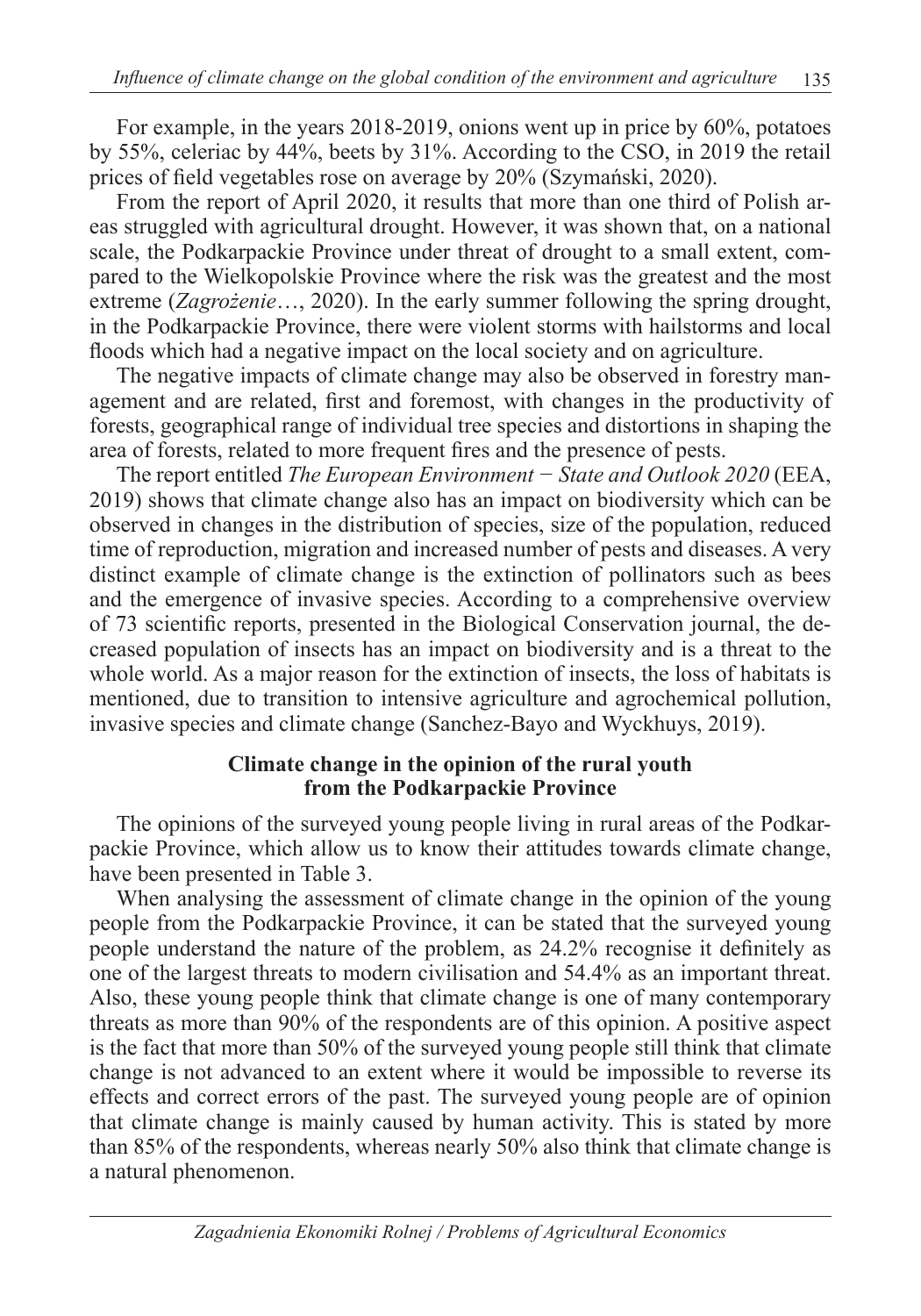|                                                                                  | Possible answers |            |                     |           |               |  |  |
|----------------------------------------------------------------------------------|------------------|------------|---------------------|-----------|---------------|--|--|
| Assessment of climate change                                                     |                  | rather yes | say<br>difficult to | rather no | definitely no |  |  |
|                                                                                  | $%$ of answers   |            |                     |           |               |  |  |
| Climate change is currently one of the largest threats<br>to modern civilisation | 24.2             | 54.4       | 7.0                 | 10.1      | 4.2           |  |  |
| Climate change is a certain threat but is one of many<br>dangerous phenomena     | 40.5             | 50.6       | 2.3                 | 1.9       | 4.7           |  |  |
| Climate change is so advanced that its effects<br>cannot be reversed             | 7.4              | 18.6       | 22.8                | 42.8      | 8.4           |  |  |
| Climate change is a natural phenomenon                                           | 15.8             | 34.0       | 19.5                | 21.9      | 8.8           |  |  |
| Climate change is caused by human activity                                       | 40.0             | 45.1       | 6.5                 | 4.2       | 4.2           |  |  |

*Climate change in the opinion of the rural youth*

Source: own studies.

When responding the question regarding the state of natural environment (Table 4), 60% of the surveyed persons stated that the environment of the Podkarpackie Province is a reason for concern and worry to a small extent while one fourth of the respondents stated that it causes concerns to a large extent. The state of natural environment in Poland was assessed completely different; more than 50% of the respondents think that it is a reason for concern and worry to a large extent and the situation in the world was assessed even worse where more than 80% of the surveyed young people stated that the state of environment is a reason for concern and worry for the modern generation to a large or very large extent.

Table 4

|                                                                       | Possible answers                                               |      |                     |                     |                           |  |  |  |
|-----------------------------------------------------------------------|----------------------------------------------------------------|------|---------------------|---------------------|---------------------------|--|--|--|
| State of the natural environment is a<br>reason for concern and worry | extent<br>to a large<br>very<br>E<br>ದ<br>arge<br>$\mathbf{c}$ |      | difficult<br>to say | to a smal<br>extent | basically tc<br>no extent |  |  |  |
|                                                                       |                                                                |      | % of answers        |                     |                           |  |  |  |
| in the Podkarpackie Province                                          | 3.5                                                            | 20.5 | 10.2                | 59.1                | 6.5                       |  |  |  |
| in Poland                                                             | 7.0                                                            | 52.5 | 2.8                 | 32.1                | 5.6                       |  |  |  |
| in the world                                                          | 41.9                                                           | 41.9 | 1.7                 | 10.3                | 4.2                       |  |  |  |
| Ossana ne saamada dina                                                |                                                                |      |                     |                     |                           |  |  |  |

*Assessment of the state of the natural environment in the opinion of the rural youth*

Source: own studies.

Table 3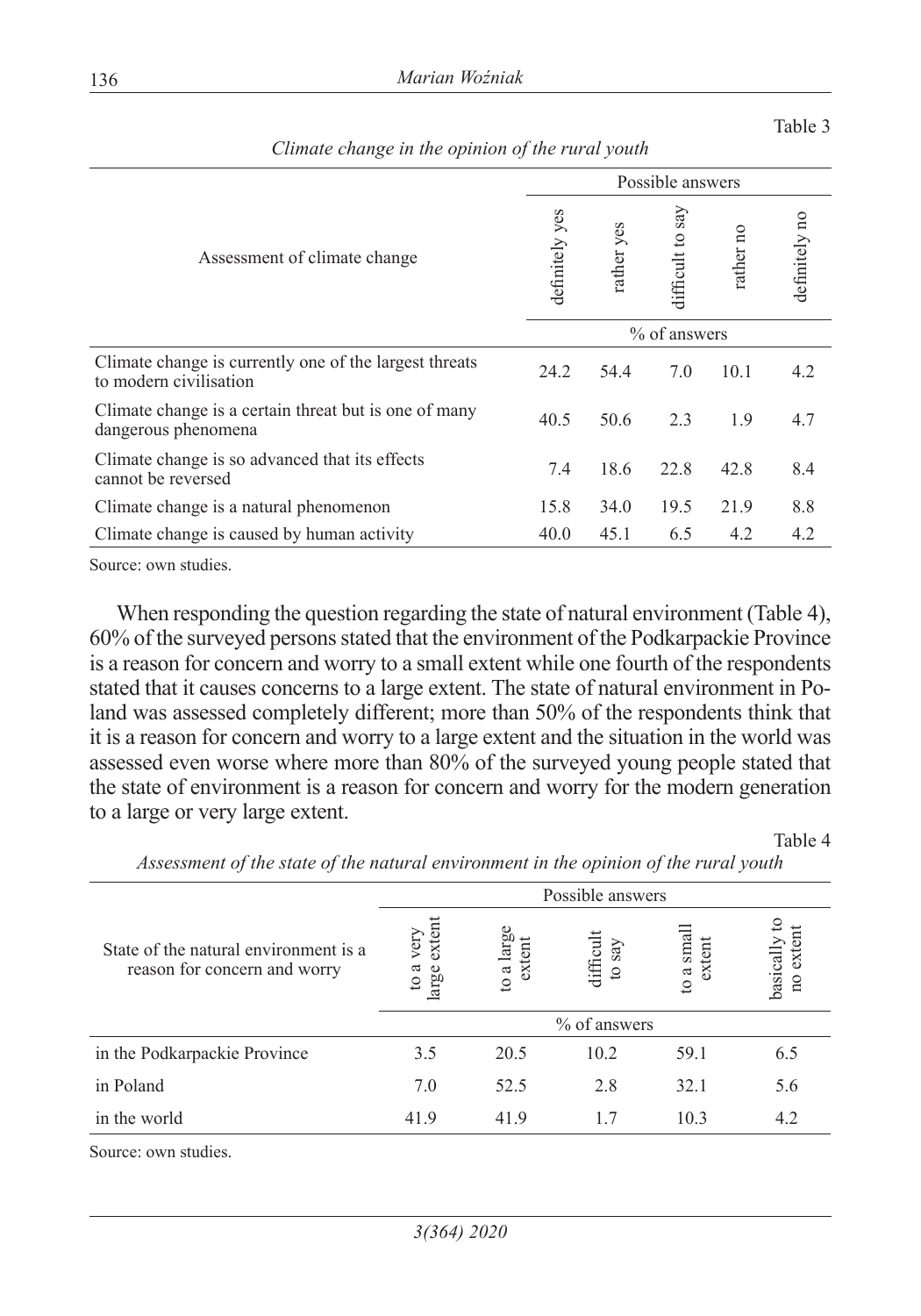When responding the question on the agricultural impact of climate change (Table 5), similarly as in the case of the assessment of the state of natural environment, nearly 70% of the respondents stressed that with regard to the Podkarpackie Province climate change has no significant impact on agriculture. On the other hand, the impact of climate change on agriculture in Poland and in the world was assessed differently, yet not so drastically as the state of natural environment. With regard to Poland, more than one third of respondents stated that it is difficult to demonstrate a significant relation but with regard to the world 36.3% of respondents paint a gloomy picture of the state of the natural environment worldwide stating that climate change has definitely a negative impact on global agriculture while 24.2% of them state that it has rather a negative impact.

Table 5

| $\epsilon$                                           | $\overline{ }$    |               |                     |                         |               |  |  |  |
|------------------------------------------------------|-------------------|---------------|---------------------|-------------------------|---------------|--|--|--|
|                                                      | Possible answers  |               |                     |                         |               |  |  |  |
| Climate change has a negative<br>agricultural impact | yes<br>definitely | yes<br>rather | say<br>difficult to | $\frac{1}{2}$<br>rather | definitely no |  |  |  |
|                                                      |                   |               | % of answers        |                         |               |  |  |  |
| in the Podkarpackie Province                         | 0.3               | 1.2           | 24.7                | 68.2                    | 5.6           |  |  |  |
| in Poland                                            | 1.8               | 9.8           | 38.5                | 40.1                    | 10.3          |  |  |  |
| in the world                                         | 36.3              | 24.2          | 26.4                | 7.8                     | 5.6           |  |  |  |

*Assessment of the impact of climate change on agriculture in the opinion of the rural youth from the Podkarpackie Province*

Source: own studies.

The studies also allowed us to determine the opinions of the rural youth from the Podkarpackie Province on the selected statements related to climate change (Table 6).

With regard to the statement that there is no empirical evidence for anthropogenicity of global warming, 43.4% of respondents mostly stated that it is difficult to say while 39.1% agreed with this statement. The situation was similar in the case of the statement that global warming is an effect of an urban heat island related to asphalt and concrete infrastructure. 68.4% of the respondents agreed with the statement that carbon dioxide emitted by all people is of no importance for the environment.

The results of the study show that more than 70% of young people disagree with the statements that there is no global warming and that global warming, even if it occurs, will not have such a negative impact. More than 50% of the surveyed young people disagree with the statement that breathing causes huge emissions of carbon dioxide, moreover, extreme weather phenomena are not related to global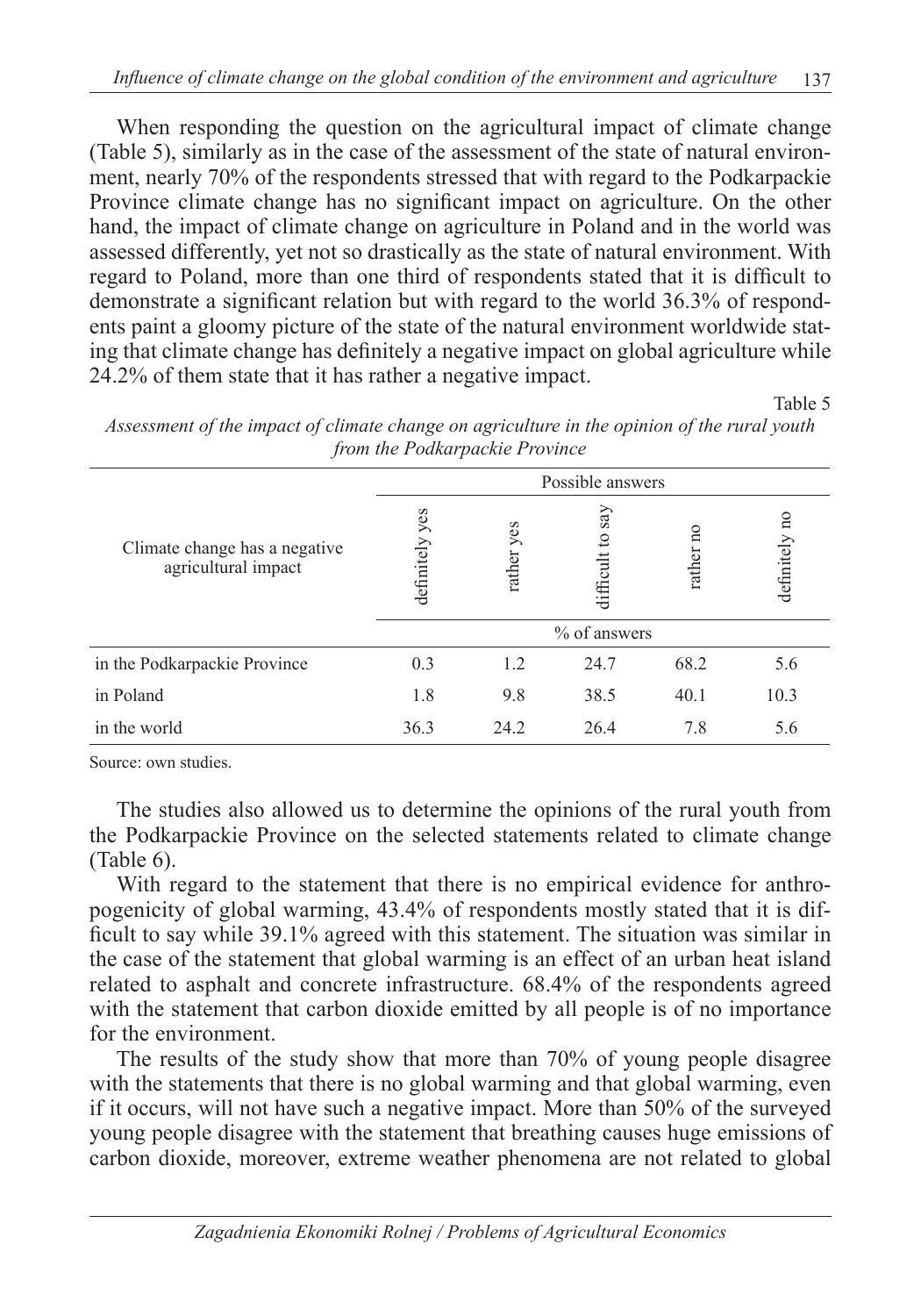warming and in order to combat global warming, it is enough to plant more trees. Nearly 40% of respondents agree with the statement that volcanoes emit more carbon dioxide than the society which is in contradiction with scientific data.

Table 6

| Statements on climate change                                                                             | I completely<br>agree | I rather agree | difficult to say | I rather disagree | I definitely<br>disagree |
|----------------------------------------------------------------------------------------------------------|-----------------------|----------------|------------------|-------------------|--------------------------|
|                                                                                                          | % of answers          |                |                  |                   |                          |
| There is no empirical evidence for anthropogenicity<br>of global warming (caused by human activity only) | 6.0                   | 11.2           | 43.4             | 16.5              | 22.6                     |
| There is no global warming                                                                               | 2.6                   | 4.1            | 16.5             | 16.8              | 60.0                     |
| Carbon dioxide emitted by all people is of no importance<br>for the environment                          |                       | 14.6           | 14.6             | 22.8              | 42.0                     |
| Breathing causes huge emissions of $CO2$                                                                 |                       | 12.4           | 27.3             | 35.2              | 21.7                     |
| Volcanoes emit more carbon dioxide than society                                                          | 16.5                  | 23.2           | 39.3             | 11.9              | 9.1                      |
| Global warming, even if it occurs, will not have such<br>a negative impact                               | 4.1                   | 8.6            | 16.5             | 26.6              | 44.2                     |
| Extreme weather phenomena are not related to global<br>warming                                           | 5.9                   | 12.7           | 26.9             | 26.9              | 27.6                     |
| Global warming is an effect of an urban heat island<br>(related to asphalt and concrete infrastructure)  | 5.9                   | 24.7           | 43.1             | 18.0              | 8.3                      |
| In order to combat global warming, it is enough<br>to plant more trees                                   | 3.7                   | 17.2           | 26.6             | 32.9              | 19.6                     |

*Statements related to climate change in the opinion of the rural youth from the Podkarpackie Province*

Source: own studies.

#### **Summary**

The climate change, which can now be observed, is currently unquestionable and indicated as one of major threats not only to the global environment, but also to social and economic values of humanity. Practically speaking, the definite majority of organisations and scientists dealing with climate agree with the statement that climate change has already become a fact and is of anthropogenic nature.

From the results of the surveys conducted among the rural youth from the Podkarpackie Province, we may draw the following conclusions:

– the surveyed young people think that climate change is currently one of the largest threats to modern civilisation, while stating that it is not the only but one of many threats and is not so advanced to be irreversible or even unstoppable;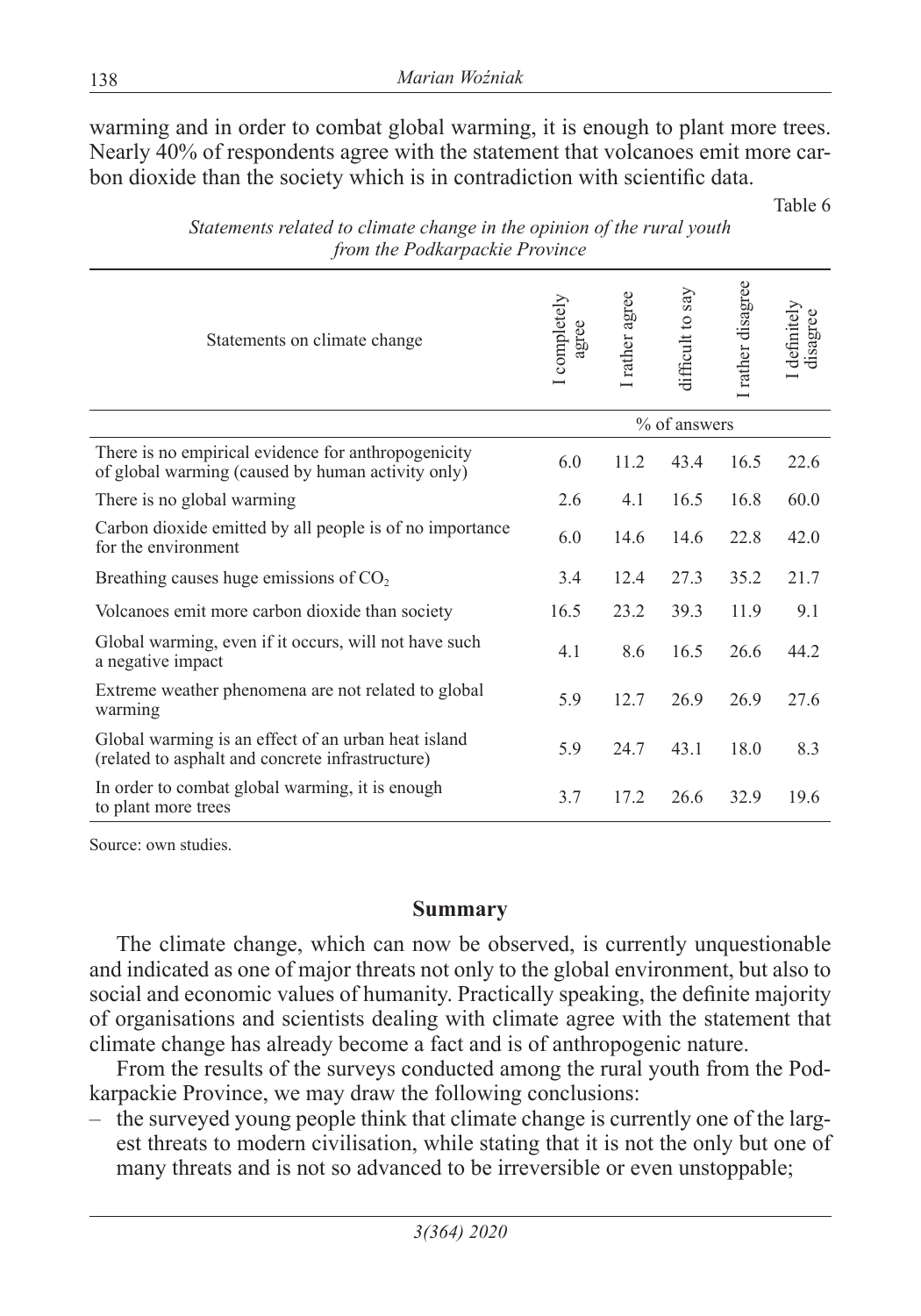- the young people believe that it is, first and foremost, all humans living on the Earth who are responsible for climate change;
- opinions of the surveyed young people confirm that they positively assess the state of natural environment in the Podkarpackie Province, whereas the state of environment in Poland is a reason for concern and worry to a great extent and the state of environment in the world raises concerns to the largest extent.
- the surveyed young people had a similar opinion with regard to the assessment of the impact of climate change on agriculture: the impact of climate change on global agriculture was assessed as the worst and the impact on agriculture in the Podkarpackie Province as the best;
- the surveyed representatives of young people disagreed with the statement that there is no global warming and that extreme weather phenomena are not related to global warming.

The results of the analysis of the opinions allow us to conclude that the presented scientific hypotheses have been verified positively(according to the young people from the Podkarpackie Province climate change is currently one of the largest threats to modern civilisation and according to the surveyed young people extreme weather phenomena result mainly from climate change). In turn, the hypothesis that climate change has a negative impact on agriculture in the opinion of the youth from the Podkarpackie Province, remains ambiguous, as the opinions depended on the region. As for the impact on global agriculture, the hypothesis has been verified positively, whereas in the case of the impact on agriculture in the Podkarpackie Province the hypothesis has been verified negatively.

To sum up, we may conclude that the partial fault related to a quite high percentage of answers "difficult to say" to some questions in the survey results from the absence of a proper educational system which, to a large extent, would highlight climate change and resulting consequences and stimulate young people to discuss these issues. It is necessary to educate rural youth more and make them realise that all actions related to climate protection and reduction of greenhouse gas emissions are taken also in their interest, as future farmers.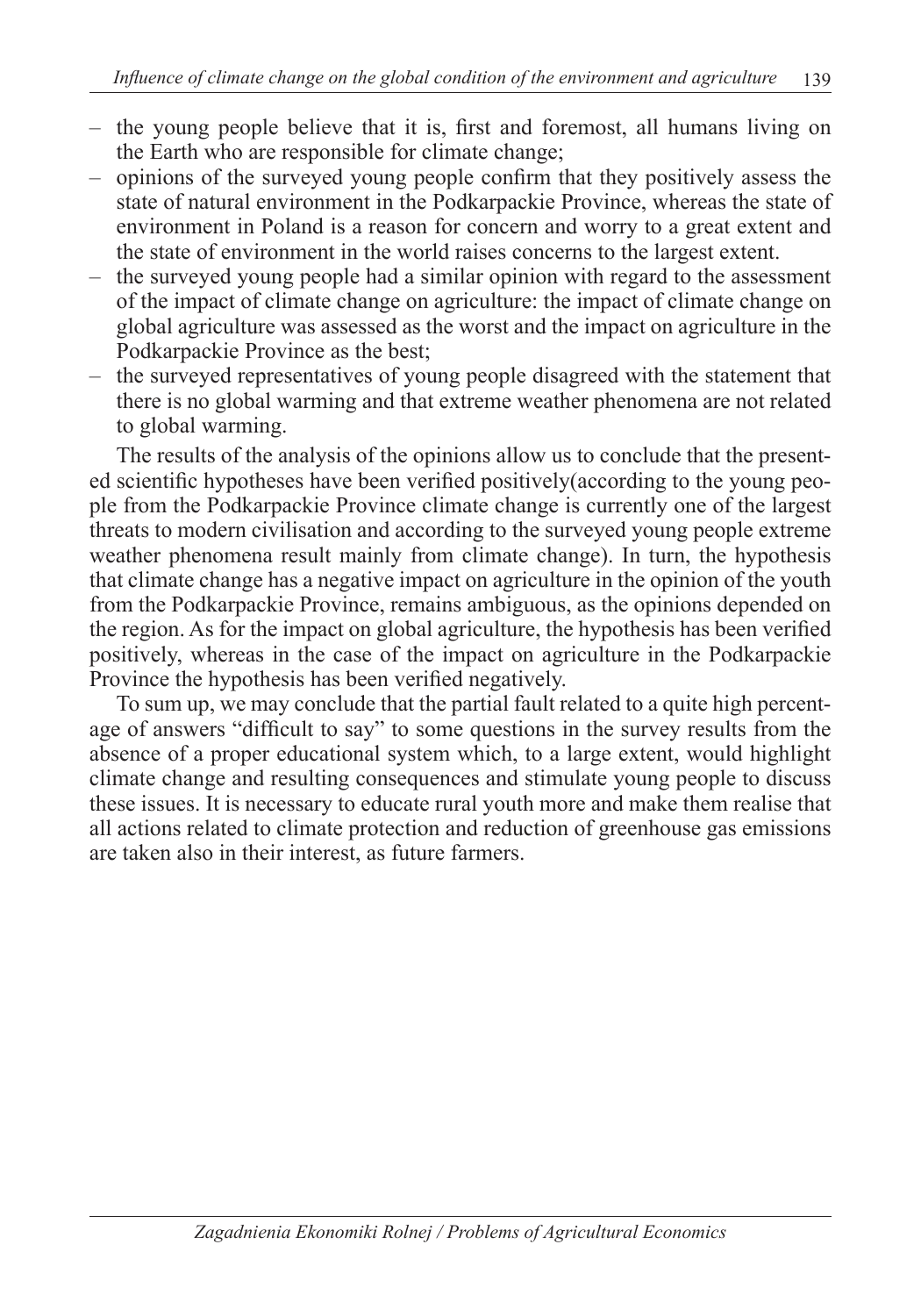#### **References**

- Bański, J., Błażejczyk, K. (2005). Globalne zmiany klimatu wpływ na rozwój rolnictwa na świecie. In: G. Dybowski (ed.) Wpływ procesu globalizacji na rozwój rolnictwa na świecie (pp. 206-233). Program Wieloletni 2005-2009, No. 17. Warszawa: IERiGŻ-PIB.
- Bellon, M. (2019). *Zmiana klimatu zagraża rolnictwu w UE. Na południu Europy uprawa może w ogóle ustać*. Retrieved from: https://businessinsider.com.pl/wiadomosci/zmiana-klimatu- -i-jej--wplyw-na-rolnictwo-w-europie-raport-eea/r3hfthl (access date: 6.9.2019).
- Dai, A. (2013). Increasing Drought under Global Warming in Observations and Models. *Nature Climate Change*, Vol. 3, pp. 52-58. DOI: 10.1038/nclimate1633.
- *Diagnoza sytuacji społeczno-gospodarczej rolnictwa, obszarów wiejskich i rybactwa w Polsce*  (2019). Warszawa: Ministerstwo Rolnictwa i Rozwoju Wsi.
- Domański, T. (2020). *Właśnie się zaczęła największa susza od lat. Polacy boleśnie odczują własne zaniedbania*. Retrieved from: https://spidersweb.pl/2020/04/susza-w-polsce-2020. html (access date: 28.4.2020).
- EBI Climate Survey (2018). *Polacy są mniej zaniepokojeni zmianą klimatu niż inne na-rody europejskie.* Retrieved from: https://nowa-energia.com.pl/2018/11/09/ankieta-ebi-dotyczaca--klimatu-polacy-sa-mniej-zaniepokojeni-zmiana-klimatu-niz-inne-narody-europejskie/ (access date: 9.11.2018).
- EEA (2019). The European Environment State and Outlook 2020. Knowledge for Transition to a Sustainable Europe. European Environment Agency2019, Copenhagen Denmark. pp. 72-92. Retrieved from: https://www.eea.europa.eu/publications/soer-2020 (access date: 5.5.2020).
- European Climate Change Programme, Working Group II Impacts and Adaptation, Agriculture and Forestry, Sectoral Report (2006). European Commision. Retrieved from: https://ec.europa. eu/clima/sites/clima/files/eccp/second/stakeholder/docs/agriforestry\_en.pdf (access date: 15.01.2020).
- Global Carbon Atlas. CO<sub>2</sub> Emission. Retrieved from: http://globalcarbonatlas.org/en/CO<sub>2</sub>emissions (access date: 15.5.2020).
- GUS (2019). *Ochrona środowiska 2019*. Warszawa: GUS.
- Hanna, E., Navarro, F.J., Pattyn, F., Dominigues, C.M., Fettweis, X., Ivins, E.R., Nicholls, R., Ritz, C., Smith, B., Tulaczyk, S., Whitehouse, P.L., Zwally, H.J. (2013). Ice-sheet Mass Balance and Climate Change. *Nature*, Vol. 498, pp. 51-59. DOI: 10.1038/nature12238.
- Hoegh-Guldberg, O., Mumby, P.J., Hooten, A.J., Steneck, R.S., Greenfield, P., Gomez, E., Harvell, C.D., Sale, P.F., Edwards, A.J., Caldeira, K., Knowlton, N., Eakin, C.M., Iglesias-Prieto, R., Muthiga, N., Bradbury, R.H., Dubi, A., Hatziolos, M.E. (2007). Coral Reefs Under Rapid Climate Change and Ocean Acidification. *Science*, Vol. 318, Issue 5857, pp. 1737-1742. DOI: 10.1126/science.1152509.
- Kabza, M. (2019). *Można uniknąć dużych skutków ekonomicznych zmian klimatu*. Retrieved from: https://forsal.pl/artykuly/1433827,mozna-uniknac-duzych-skutkow-ekonomicznych-zmian- -klimatu.html (access date: 12.10.2019).
- KLIMADA (2019). *Konsekwencje zmian klimatu. Polityka adaptacyjna rolnictwa do zmian klimatu do roku 2070*. Retrieved from: http://klimada.mos.gov.pl/zmiany-klimatu-w-polsce/ konsekwencje-zmian-klimatu/ and: http://klimada.mos.gov.pl/blog/2013/04/15/rolnictwo/ (access date: 5.2.2020).
- Kowalczyk, M. (2018). *CO<sub>2</sub> zmienia klimat. Jak ocieplenie klimatu zmieni polską wieś?* Retrieved from: http://fundacjawspomaganiawsi.pl/jak-ocieplenie-klimatu-zmieni-polska-wies/ (access date: 4.12.2018).
- Kundzewicz, W., Kozyra, J. (2011). Ograniczanie wpływu zagrożeń klimatycznych w odniesieniu do rolnictwa i obszarów wiejskich. *Polsh Journal of Agronomy*, No. 7, pp. 68-81.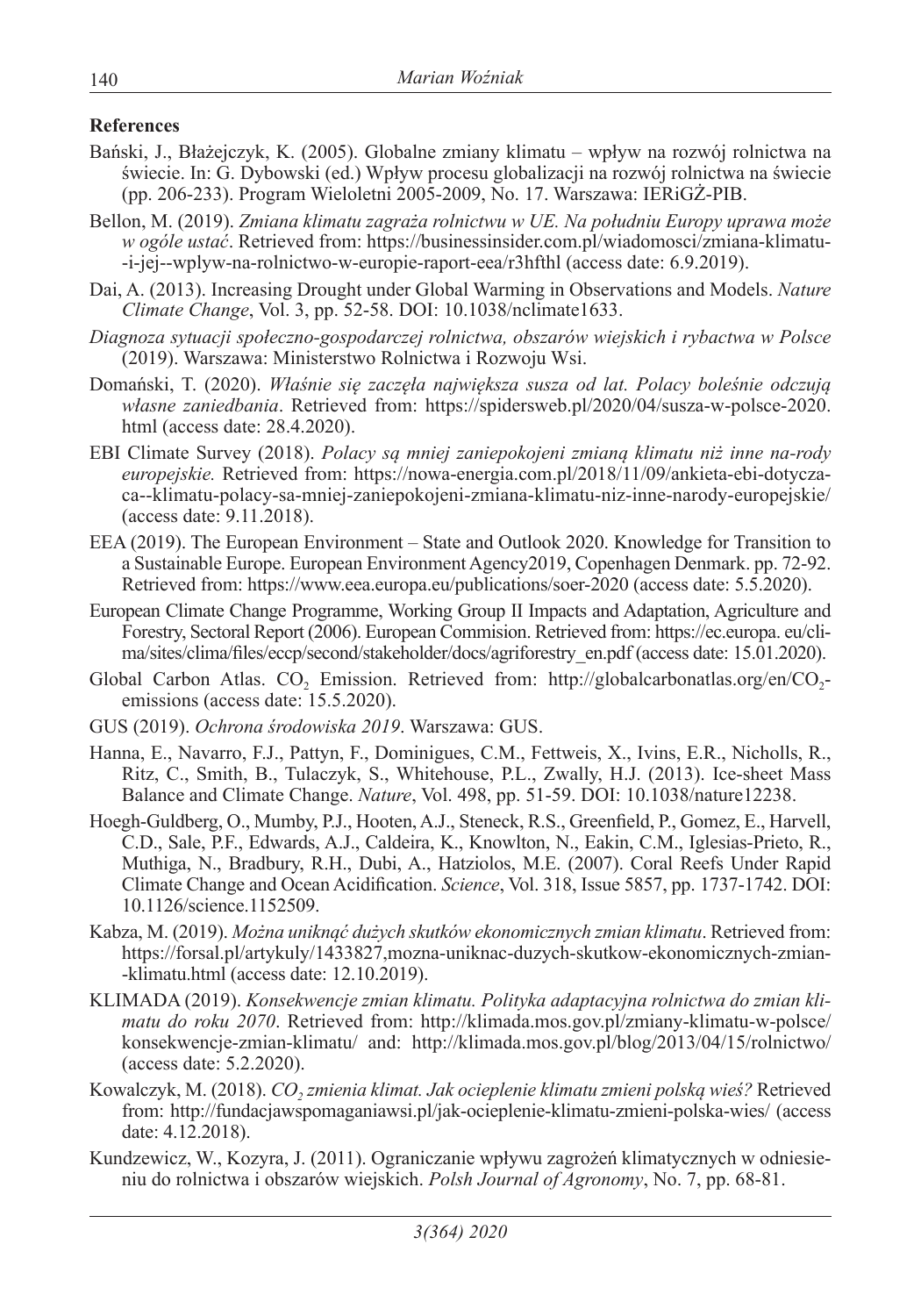- Kurtyka, M. (2020). *Ministerstwo Klimatu: Neutralność klimatyczna to koszt 400 mld euro*. Retrieved from: https://biznesalert.pl/ministerstwo-klimatu-neutralnosc-klimatyczna-koszt- -in-terpelacja-poselska-energetyka/ (access date: 24.1.2020).
- Lenton, T.M., Rockström, J., Gaffney, O., Rahmstorf, S., Richardson, K., Steffen, W., Schellnhube, H.J. (2019). Climate Tipping Points – Too Risky to Bet Against. *Nature*, Vol. 575(7784), pp. 592- 595. DOI: 10.1038/d41586-019-03595-0.
- Moore, J.W. (2014). Kryzys: ekologiczny czy ekologicznie-świtowy?. *Praktyka Teoretyczna, No. 4*(14), pp. 259-267.
- Nelson, G.C., Rosegrant, M.W., Koo, J., Robertson, R., Sulser, T., Zhu, T., Rinigler, C., Msangi, S., Palazzo, A., Batka, M., Magalhaes, M., Valmonte-Santos, R., Ewing, M., Lee, D. (2009). *Climate Change: Imact on Agriculture and Costs of Adaptation*. Washington: International Food Police Research Institute. DOI: 10.2499/0896295354.
- Parmesan, C. (2006). Ecological and Evolutionary Respnsens to Recent Climate Change. *Annual Review of Ecology, Evolution and Systematics, Vol. 37*(1), pp. 637-669. DOI: 10.1146/annu- -rev.ecolsys.37.091305.110100
- *Polacy wobec zmian klimatu. Komunikat z badań* (2018). Komunikat z badań, No. 158/2018. Warszawa: Centrum Badania Opinii Społecznej.
- *Polityka klimatyczna fakty i mity* (2018). Warszawa: Heinrich Böll Stiftung.
- Popkiewicz, M. (2013). *Fakty i mity. Mit: nauka nie jest zgodna w temacie globalnego ocieplenia.*  Retrieved from: https://naukaoklimacie.pl/fakty-i-mity/mit-nauka-nie-jest-zgodna-w-temacie-globalnego-ocieplenia-7 (access date: 30.7.2013).
- Popkiewicz, M., Kardaś, A., Malinowski, S. (2019). *Nauka o klimacie*. Warszawa: Post FACTUM.
- Rogala, B. (2020). *To rolnikom powinno najbardziej zależeć na ochronie klimatu, bo najmocniej odczują zmiany* – wywiad z dr. Zbigniewem Karaczunem. Retrieved from: https://300gospodarka. pl/wywiady/to-rolnicy-najmocniej-ze-wszystkich-odczuja-skutki-zmian-klimatu-wywiad-z- -dr-zbigniewem-karaczunem (access date: 14.2.2020).
- Sadura, P., Murawska, K., Włodarczyk, Z. (2017). *Wieś w Polsce 2017: diagnoza i prognoza*. Warszawa: Fundacja Wspomagania Wsi.
- Sánchez-Bayo, F., Wyckhuys, K.A.G. (2019). Worldwide Decline of the Entomofauna: *A Review of its Drivers. Biological Conservation*, Vol. 232, pp. 8-27.
- Saunois, M., Jackson, R.B., Bousquet, P., Poulter, B., Canadell, J.G. (2016). The Growing Role of Methane in Anthropogenic Climate Change. *Environmental Research Letters*, Vol. 11, No. 12:120207. DOI: 10.1088/1748-9326/11/12/120207.
- Sękowski, M. (2014). *Uwarunkowania produkcji roślinnej w kontekście zmian klimatycznych*. Radom: Centrum Doradztwa Rolniczego w Brwinowie Oddział w Radomiu.
- Steffen, W., Rockström, J., Richardson, K., Lenton, T.M., Folke, C., Liverman, D., Summerhayes, C., Barnosky, A.D., Cornell, S., Crucifix, M., Donges, J.F., Fetzer, I., Lade, S.J., Scheffer, M., Winkelmann, R., Schellnhuber, H.J. (2018). Trajectories of the System in the Anthropocene. *PNAS*, Vol. 115, Issue 33, pp. 8252-8259. DOI: 10.1073/pnas.1810141115.
- Stroeve, J.C., Kattsov, V., Barrett, A., Serreze, M., Pavloya, T., Holland, M., Meier, W.N. (2012). Trends in Arcticseaiceextent from CMIP5, CMIP3 and Observations. *Geophisical Research Letter*, Vol. 39, Issue 16. L16502. DOI:10.1029/2012GL05267.
- Szafraniec, K., Boni, K. (ed.) (2011). *Młodzi 2011*. Warszawa: Kancelaria Prezesa Rady Ministrów.
- Szymański, D. (2020). *Walczymy z jednym kryzysem, a już do Polski zawitał drugi*. Retrieved from: https://businessinsider.com.pl/finanse/handel/susza-w-polsce-wplynie-na-ceny-warzywi-owocow/25c8mxt (access date: 15.4.2020).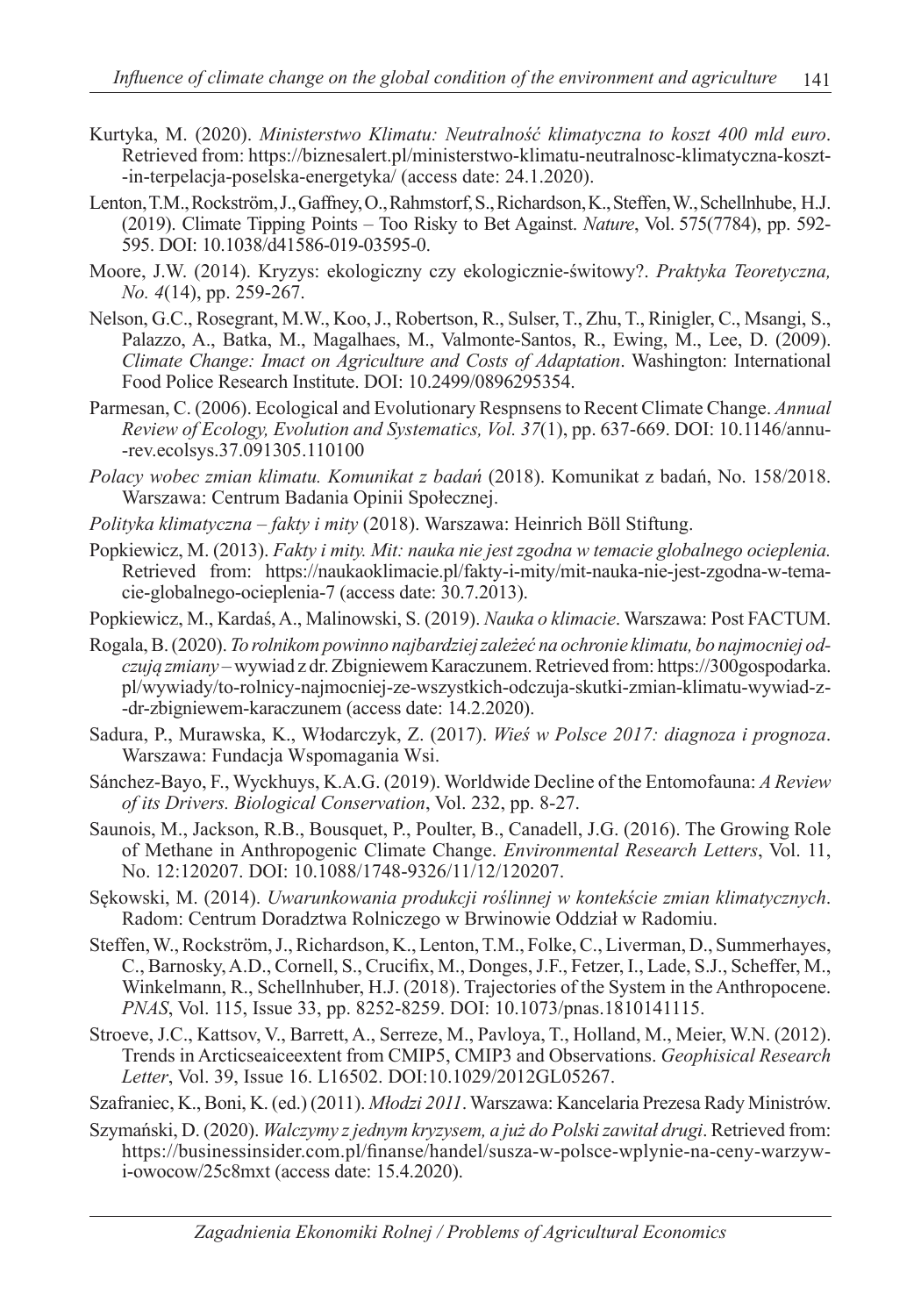- Tubiello, F.N., Soussana, J.F., Howden, S.M. (2007). Crop and Pasture Response to Climate Change. *PNAS*, Vol. 104, No. 50, pp. 19686-19690, DOI: 10.1073/pnas.0701728104.
- *Weather, Climate & Catastrophe Insight*. 2019 Annual Report (2019). Aon Empower Results, Chicago. Retrieved from: http: //thoughtleadership.aon.com/Documents/20200122-ifnatcat2020. pdf?utm\_source=ceros&utm\_medium=storypage&utm\_campaign=natcat20 (access date: 24.1.2020).
- WMO (2019a). Greenhouse Gas Bulletin: *The State of Greenhouse Gases in the AtmosphereBased on Global Observations through 2018*, No. 15/25. Retrieved from: https://library.wmo.int/ doc\_num.php?explnum\_id= $10100$  (access date: 30.11.2019).

WMO (2019b). *Provisional Statement on the State of the Global Climate in 2019*. WMO.

- Yao, T., Thompson, L., Yang, W., Yu, W., Gao, Y., Guo, X., Yang, X., Duan, K., Zhao, H., Xu, B., Pu, J., Lu, A., Xiang, Y., Kattel, D.B., Joswiak, D. (2012). Different glacier status with atmospheric circulations in Tibetan Plateau and surroundings. *Nature Climate Change*, Vol. 2, pp. 663-667.
- *Zagrożenie suszą raport kwiecień 2020 r.* Retrieved from: https://stopsuszy.pl/zagrozenie-susza-raport-kwiecien-2020-r/ (access date: 4.5.2020).
- *Zmiany klimatu zagrażają rolnictwu w UE*. Retrieved from: https://www.pb.pl/zmiany-klimatu- -za-grazaja-rolnictwu-w-ue-969440 (access date: 4.9.2019).